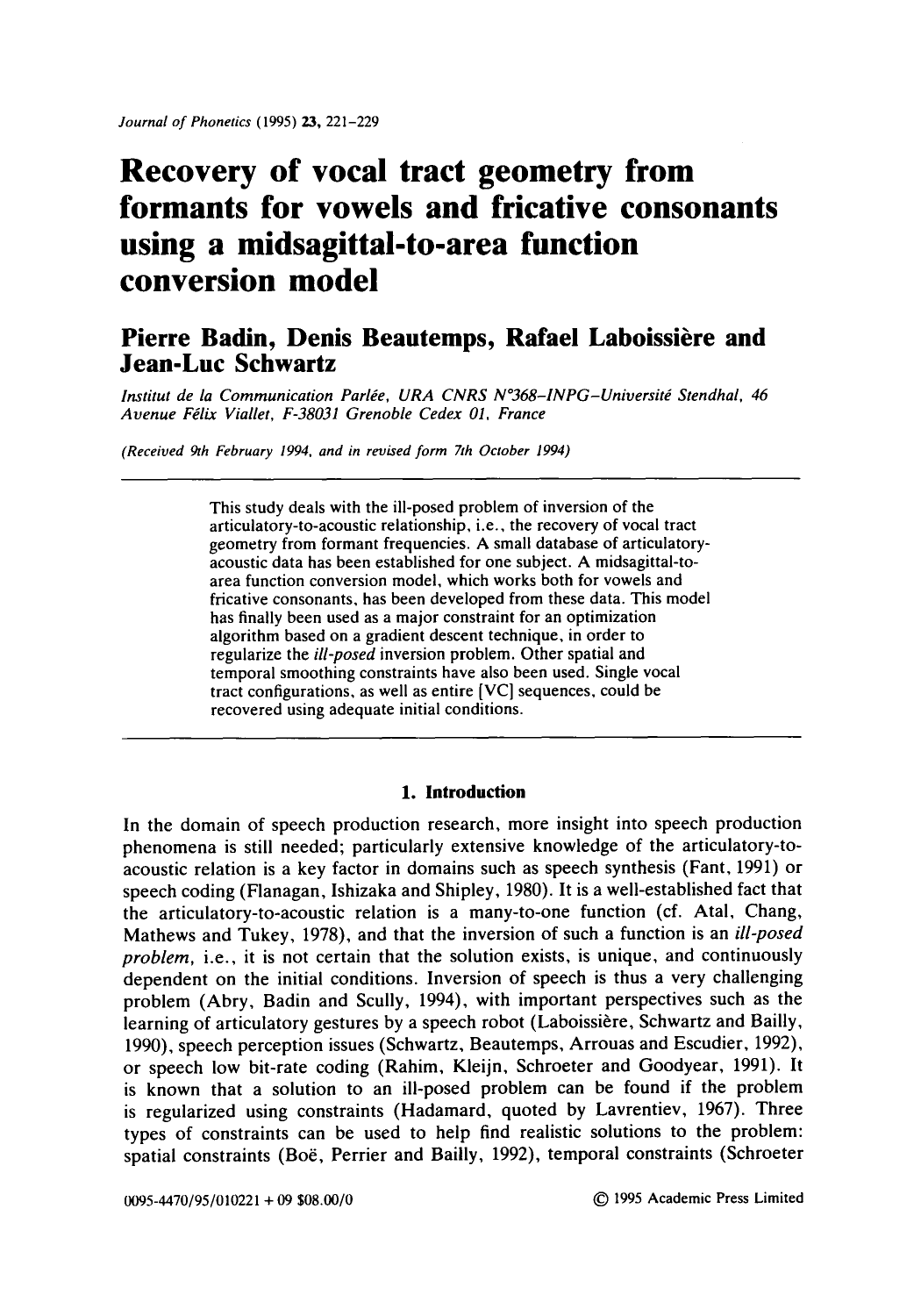and Sondhi, 1989) and good initial conditions for the optimization algorithms (Schroeter and Sondhi, 1994).

The aims of the present study were thus twofold: (1) developing a model of midsagittal-to-area function conversion for vowels and consonants based on a coherent set of geometric and acoustic data obtained for one subject; (2) performing the inversion of the articulatory-to-acoustic relationship for some [VC] sequences, using the midsagittal-to-area model as a major constraint.

### **2. A new model of midsagittal-to-area function conversion**

The difficulty of measuring area functions directly on subjects has often been evoked in the literature (cf. Baer, Goore, Gracco and Nye's (1991) recent study). On the other hand, indirect methods are not completely satisfactory either, in the sense that it can not be proved that they yield the true area functions. For instance, Sondhi and Resnick's method (1983) to retrieve tract shapes by acoustic means may yield true area functions, but with the important restrictions that the talker has to be quiet, i.e. cannot actually phonate speech (depriving him/herself of acoustic feedback), and that the lip movement might be constrained due to the tight contact with the mouthpiece. Therefore a combined approach has been adopted: a set of midsagittal profiles and corresponding formants have been measured on a subject, and a model of midsagittal-to-area function conversion based on these data has been developed. The fact that the model is based on the strong constraint that it should work for sounds as different as vowels and steady-state consonants, and be coherent at both midsagittal and acoustic levels, should ensure the reliability of the area functions determined in such a way.

### *2.1. A coherent set of geometric and acoustic data*

Midsagittal profiles were determined by conventional teleradiography for the sustained production of vowels [a, i, u] and voiceless fricatives  $[f, \theta, s, f, \varsigma, x]$  by one French male subject. Front photographs of the lips and sound recordings were simultaneously obtained, and the formant frequencies of the different configurations were then extracted from the speech signal. Midsagittal functions, i.e. vectors of 50 midsagittal distances and corresponding section lengths, were then obtained from the midsagittal profiles, using a conventional semipolar coordinate grid (cf., e.g., Beautemps, Badin and Laboissière, 1995). The vocal tract midline was determined as the line joining the centers of gravity of each section limited by two contiguous lines of the grid. The midsagittal distance is defined as the distance between the upper and lower contours of the midsagittai profile measured on the lines perpendicular to the vocal tract midline.

### *2.2. The new model*

The proposed model is an extension of the Heinz and Stevens (1965) " $\alpha\beta$  model". It has been motivated by the fact that we did not succeed in extending Perrier, Boë and Sock's (1992)  $\alpha\beta$  model to consonants, designed for vowels. The major improvement of the proposed model over Perrier *et al.* is that  $\alpha$  continuously depends on both midsagittal distance  $d(x)$  and vocal tract position x along the midline. For each section, the area  $A(x)$  is defined as  $A(x) = \alpha(d, x) \cdot d(x)$ <sup>B</sup> (except for the larynx region which, because its pyramid-shaped structure can not be correctly mapped by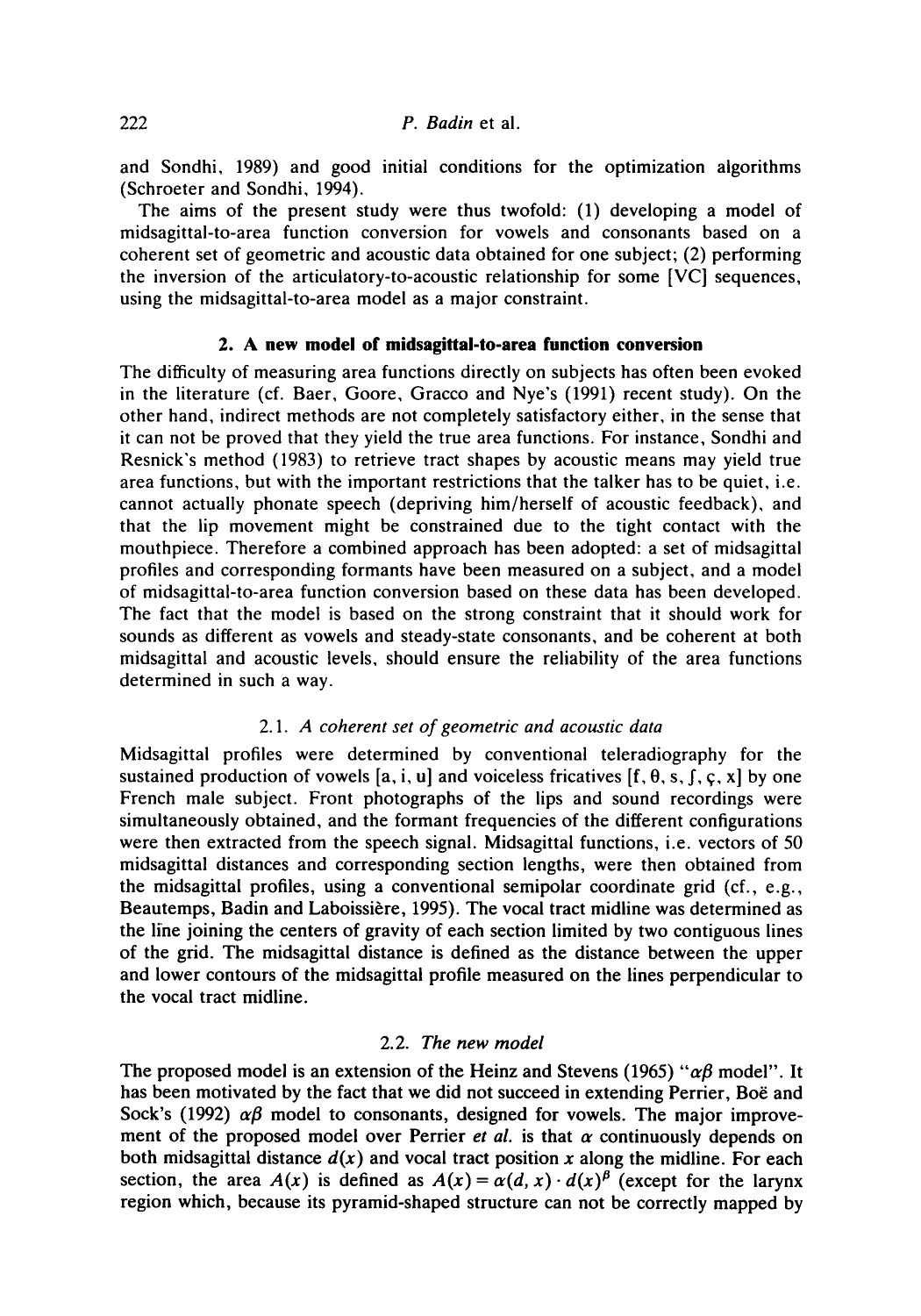the  $\alpha\beta$  model, is represented by a fixed uniform tube of 1.8 cm<sup>2</sup> area and 2 cm length, following Fant's [1960] suggestion). The coefficient  $\beta$  is fixed at 1.5 in reference to the bi-parabolic geometric model of the shape of the vocal tract (Perrier *et al.,* 1992). The curve  $\alpha(d, x)$  is obtained by linear interpolation between two bounds  $\alpha_{inf}(x)$  and  $\alpha_{sup}(x)$  not dependent on d:  $\alpha(d, x) = \alpha_{inf}(x)$  if  $d \le d_{inf}$  and  $\alpha(d, x) = \alpha_{\text{sup}}(x)$  if  $d > d_{\text{sup}}$ . Values of respectively 1 and 2 cm for  $d_{\text{inf}}$  and  $d_{\text{sup}}$  are used, in agreement with Perrier *et al.* (1992). The curves  $\alpha_{in}(x)$  and  $\alpha_{sup}(x)$  (see Fig. 1) are defined by Fourier series of sines and cosines of argument  $n\omega x$ , where  $\omega = \pi / l_{tot}$ , with a limited number of coefficients,  $l_{tot}$  being the vocal tract total length. Both curves are described by their fundamental and their first three harmonics, leading to a total of 14 coefficients. In order to avoid null or negative values, the  $\alpha$  coefficients are limited to a minimal threshold set to 0.01.

#### 2.3. *Network implementation*

The model described above had to be fitted to the subject: a unique set of two curves  $\alpha_{in}(x)$  and  $\alpha_{sup}(x)$  must be determined for the whole corpus in order that the four or five first formants computed from the midsagittal functions through the new midsagittal-to-area conversion model and the acoustic model fit the formant frequencies measured on the subject optimally.

The problem reduces thus to the determination of the two sets of seven Fourier coefficients defining the curves  $\alpha_{inf}$  and  $\alpha_{sup}$ , and minimizing the quadratic error between actual and desired formants for all configurations. The solution is obtained by an optimization algorithm based on a gradient descent technique, which requires the implementation of the models to be networks of analytically differentiable basis functions. The total chain of transformations of the models is shown in Fig. 2 (left), where the various functional components can be distinguished. The propagation of acoustic plane waves in the vocal tract is classically modeled as a series of uniform



**Figure 1. Obtaining the area function from the midsagittal function. The different steps of the new model are shown on the left side of the picture:**   $\alpha(x, d)$  is interpolated between  $\alpha_{inf}(x, d)$  and  $\alpha_{sup}(x, d)$ , and  $A(x) =$  $\alpha(x, d)d^{\beta}$ . An example of  $A(x)$  curve for  $x = 10$  cm is shown on the right side.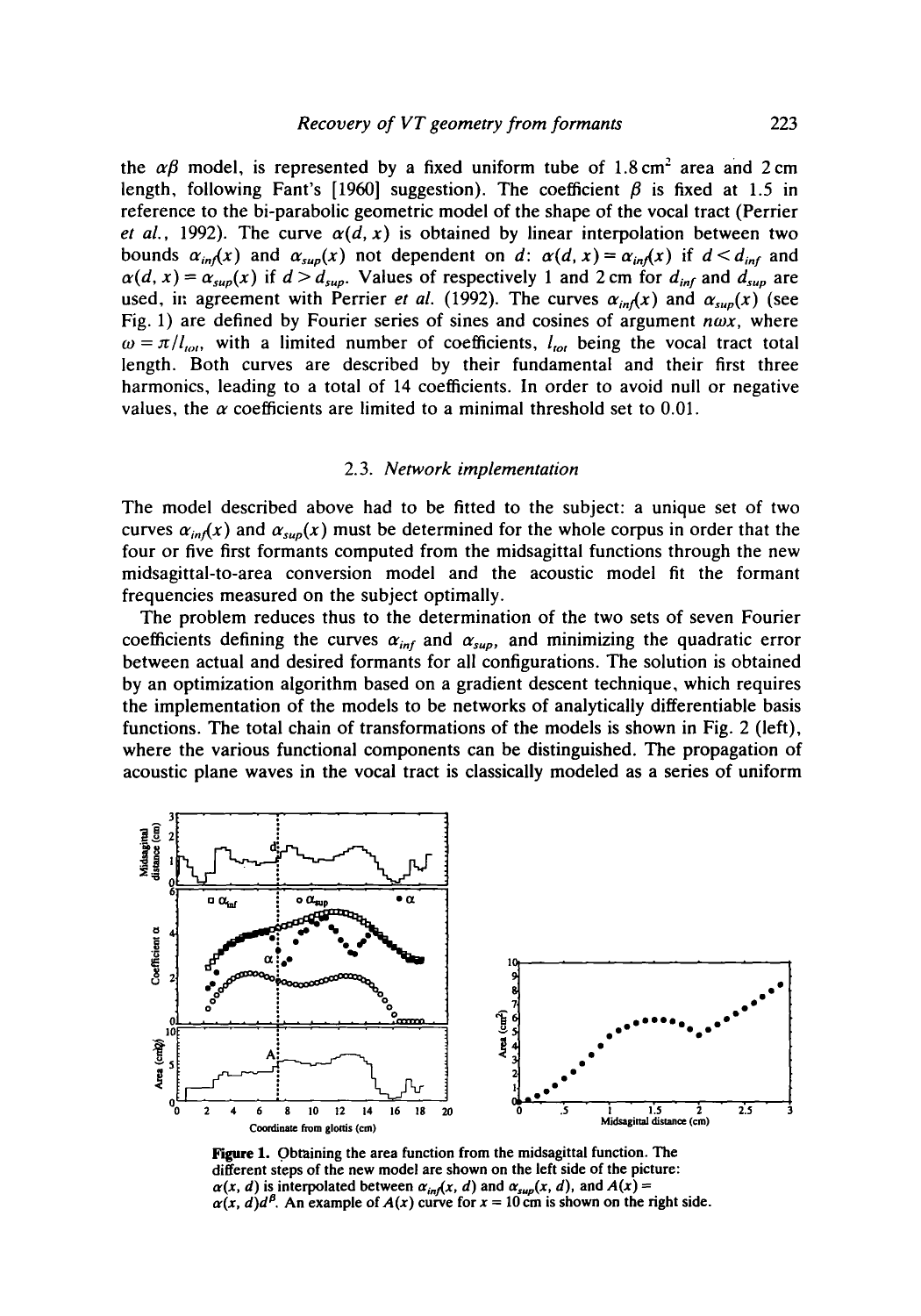

**Figure** 2. Graphs implementing the midsagittal-to-area and acoustic wave propagation models: (a) complete model; (b) modified VT simulation).

tube sections. The gradient of the error  $E$  with respect to the Fourier coefficients cannot be easily derived because the algorithm implementing the area-to-formants model cannot be described in an analytical way. In order to overcome this difficulty, the amplitude of the air pressure along the vocal tract, and particularly at the lips, is computed recursively, from a sinusoidal excitation signal at the glottis, of unit amplitude and given frequency; this computation, performed in the frequency domain, is based on the fact that the ratio of the pressure derivatives on each side of the junction between two sections is inversely proportional to the ratio of the areas. A lossless case is assumed; the inductive part of lip radiation and wall vibration impedances are taken into account. This wave propagation model is represented in Fig. 2 (right). Using the fact that the air pressure is zero at the lips for all resonance frequencies of the vocal tract, the error between the desired frequencies  $F_{k,j}^*$  and the attained frequencies  $F_{k,j}$ , where k ( $1 \le k \le 9$ ) is the configuration index and j  $(1 \le j \le 5)$  the formant index, is finally evaluated as:

$$
E = \sum_{k=1}^{9} e_k^2 \quad \text{with} \quad e_k^2 = \sum_{j=1}^{5} P_{k,j}^2
$$

where  $P_{k,j}$  is the air pressure at the lips.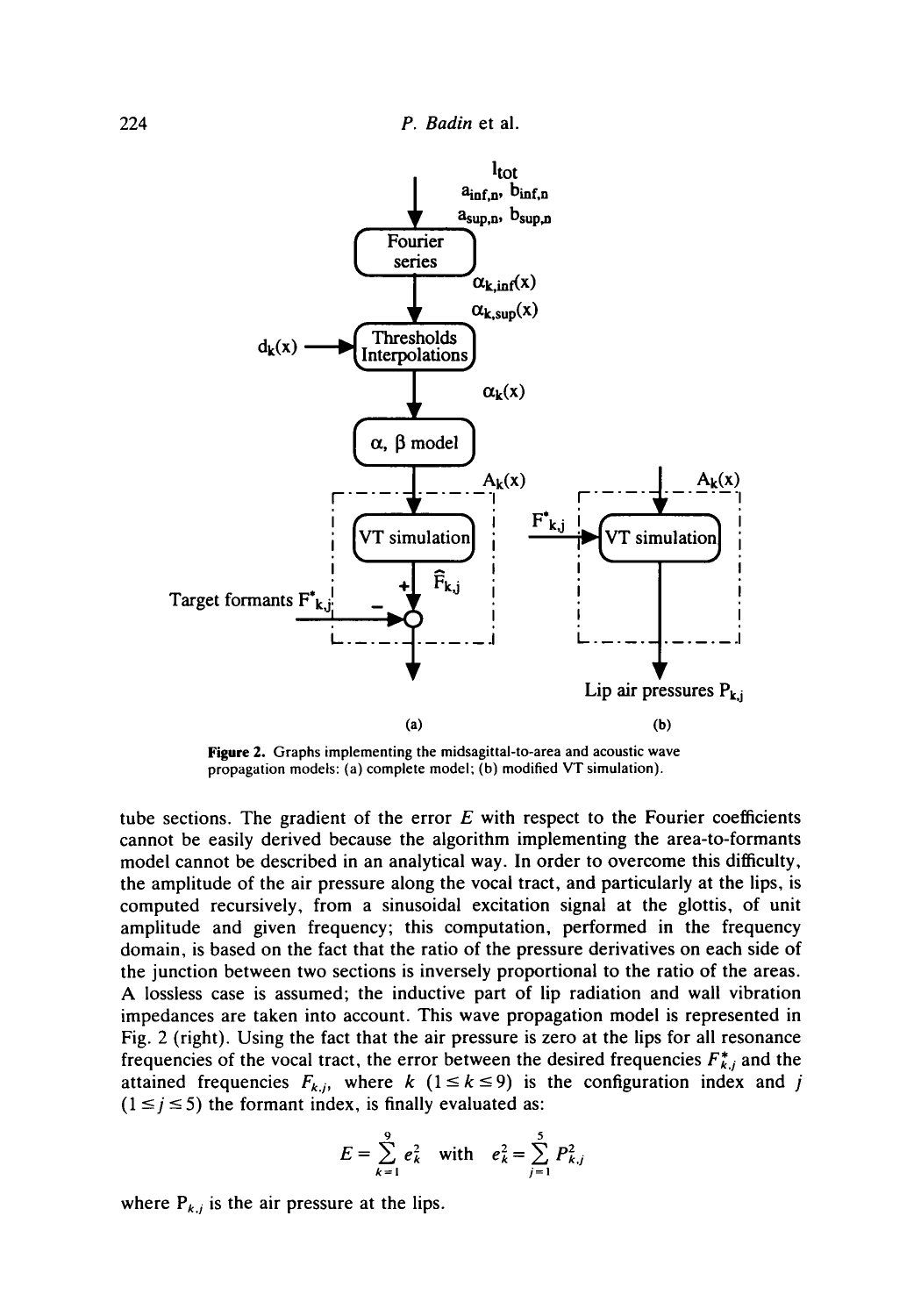During the optimization phase, nine identical networks such as the one described in Fig. 2 were operated in parallel, in order to optimize the Fourier coefficients over the whole corpus of the nine configurations. The error backpropagated through the networks was the sum of the errors computed by each network for each configuration, including extra cost functions related to geometric parameters, i.e., constraining the lip area to be close to the measured values, and constraining constriction areas to be close to their corresponding aerodynamically equivalent areas available for  $[f, \theta, s, f, c]$  (cf. Beautemps *et al.* (1995)).

#### *2.4. Results of the model optimization*

Fig. 1 shows an example of the  $\alpha$  functions obtained for [s]. It is important to note that, in all cases, the  $\alpha_{sup}$  curve lies entirely under the  $\alpha_{inf}$  one, which means that, for a given x coordinate,  $\alpha(d, x)$  decreases when d increases and vice-versa, in the range between  $d_{inf}$  and  $d_{sup}$ . The function  $A(d)$  is thus expected to attain a maximum value for a certain  $d_{max}$ , as exemplified for  $x = 10$  cm on the right side of Fig. 1.

Fairly good formant frequencies were obtained for [a, i, f, s,  $\theta$ , c], but mismatches affected  $[u, f, \varsigma]$ . Therefore minor corrections on midsagittal distances have been realized. These adjustments ensured a much better fit (3.2% error on the average), even though some errors were still too high (up to 16% for  $F_1$  of [i]). The highest errors are related to  $F_1$ , which could be explained partly by a higher relative measurement error (the absolute error is constant). Note that the formant errors are not normalized in the classical way, but that their weighting depends on the pressure distribution in the vocal tract near the lips, which depends on each configuration; this could also explain the relatively large error of  $F_1$  for [i]. The mean errors are 8.0% for F<sub>1</sub>, 3.1% for F<sub>2</sub>, and 1.6% for F<sub>3</sub>.

#### **3. Vocal tract geometry recovery**

In this section, different attempts to recover vocal tract geometry from measured formants for the same subject used for determining  $\alpha$  are described. The articulatory space of the midsagittal functions (vectors of 50 sections) has been chosen as input space because it can be directly compared with experimental data; an articulatory model would have had less parameters, but would have raised the need for a geometric normalization between the subject and the articulatory model. The output space consists of vectors of five formants. As the number of degrees of freedom of the input space is much higher than that of the output space, constraints are needed to regularize the problem and to reduce the size of the set of possible solutions known as articulatory fibers since Atal *et al.* (1978). The inversion has been performed with the help of the optimization algorithm already used for the model parameters determination (see above), using spatial and temporal constraints.

The midsagittal-to-area conversion model is a major source of constraint. Fig. 1 (right) shows that the function  $A(d)$  is not monotonous and reaches a certain local maximum for a given value  $d_{max}$  of d. This property, in conjunction with the constraint that prevents midsagittal distances from being too large (implemented as a cost function  $J_1$ ), reduces the range of possible variations of the corresponding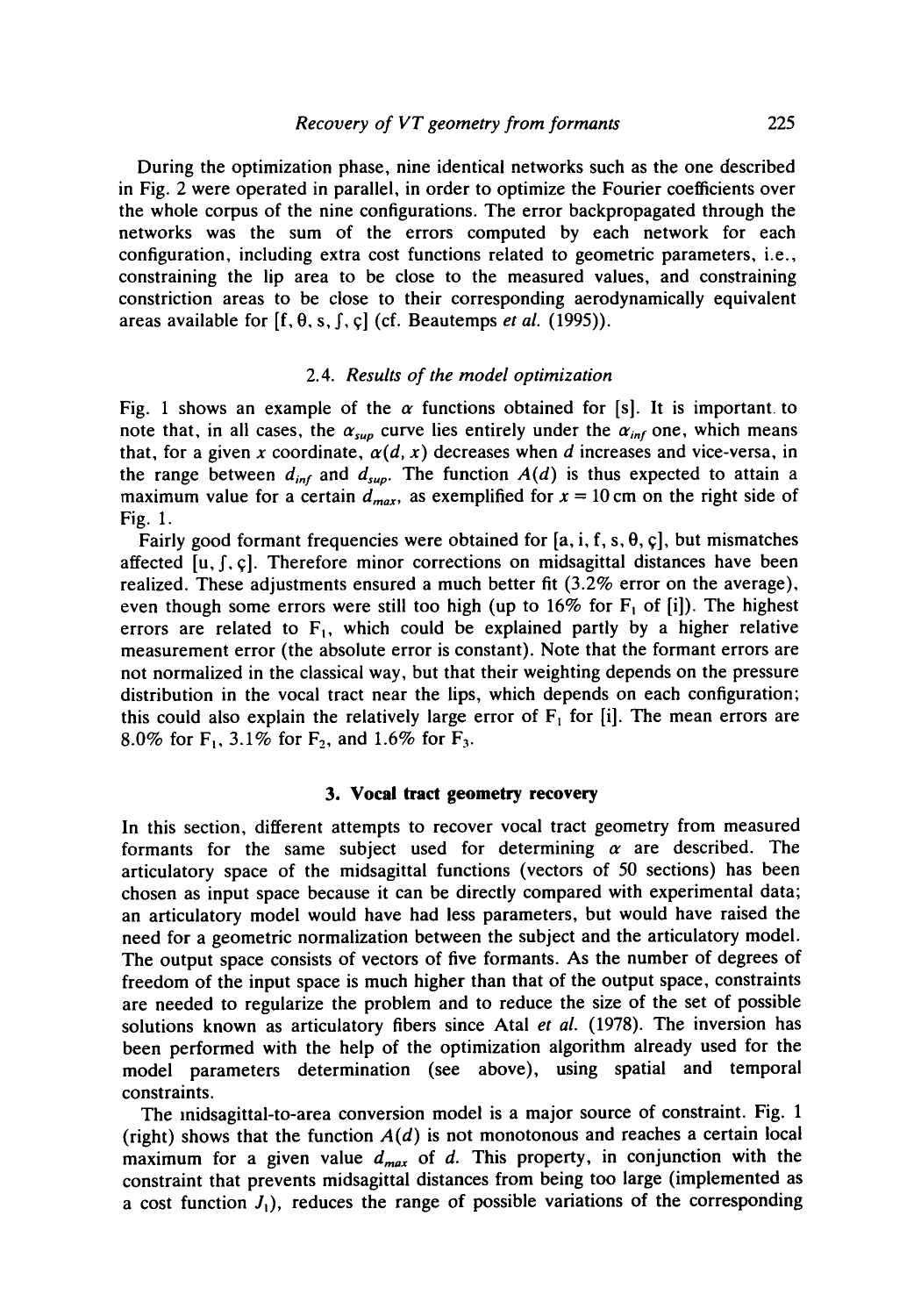## 226 *P. Badin* et al.

area function: indeed, if a need appears to increase the area at some location in the vocal tract in the optimization procedure, the cost function  $J_1$  will limit the increase of midsagittal distance, and the optimal solution will likely be around the local maximum of the  $A(d)$  function. One can thus see that the midsagittal-to-area conversion model plays indirectly the role of constraint in the optimization procedure. In addition to this constraint, another constraint of *spatial smoothing* is used, implemented as the cost function  $J_2$ . The definitions of  $J_1$  and  $J_2$  are:

$$
J_1 = \frac{1}{2} \sum_{i=2}^{N} d_i^2(t)
$$
 and  $J_2 = \frac{1}{2} \sum_{i=2}^{N} [d_i(t) - d_{i-1}(t)]^2$ ,

where  $d_i(t)$  is the midsagittal distance of section i at instant t, and N the number of sections of the configuration considered.

#### *3.1. Recovery of single configurations*

The influence of context on the ability of the method to recover the midsagittal function from formants has been evaluated for fricatives. Moreover, in order to supplement the corpus, inversion has been used to determine the midsagittal and area function of [y] for the subject.

Formant trajectories were tracked for nonsense words [aza] and [a3a] uttered by the subject. The recovery of the midsagittal functions for the fricatives [z] and [3] from their formants measured during the most stable part of the trajectories was then attempted. The midsagittal distances obtained for the sustained [a] were used as initial conditions for the optimization method. For each fricative, the section lengths were given the values of the corresponding lengths of the sustained voiceless fricatives in the corpus (indeed, no major articulatory differences exist between voiced and voiceless fricative cognates). Fig. 3 shows that the midsagittal and area functions measured for the sustained [s] are fairly close to those recovered for the [z] in vocalic context.

#### 3.2. *Recovery of trajectories*

The experiments described in this section extend the previous experiments to whole trajectories of formants and midsagittal functions. Formants of the [az] and [a3] transitions extracted from [aza] and [a3a] sequences were measured at regular points in time. The principle previously applied for single configurations was used, a major difference being that the midsagittal function recovered for a given time slot was used as the initial condition for the next time slot; the solution for the first time slot was given as the midsagittai function of [a] slightly tuned so that its formants were fitting those of the first time slot. This choice of initial conditions for each local inversion clearly acts as a *temporal smoothing constraint. The* lengths of each section were interpolated--and frozen--between those of the initial vowel and those of the target fricative. Thus, only the midsagittal distances for each slot were recovered. The only spatial constraint used, apart from the indirect constraining effects of the midsagittal-to-area function model itself, was the smoothing constraint  $J_2$ . The midsagittal functions recovered for the target consonants are close to the reference ones, particularly in the region of the constriction. Fig. 4 shows an example of the trajectories of midsagittal and area functions for [az]. It has been verified that the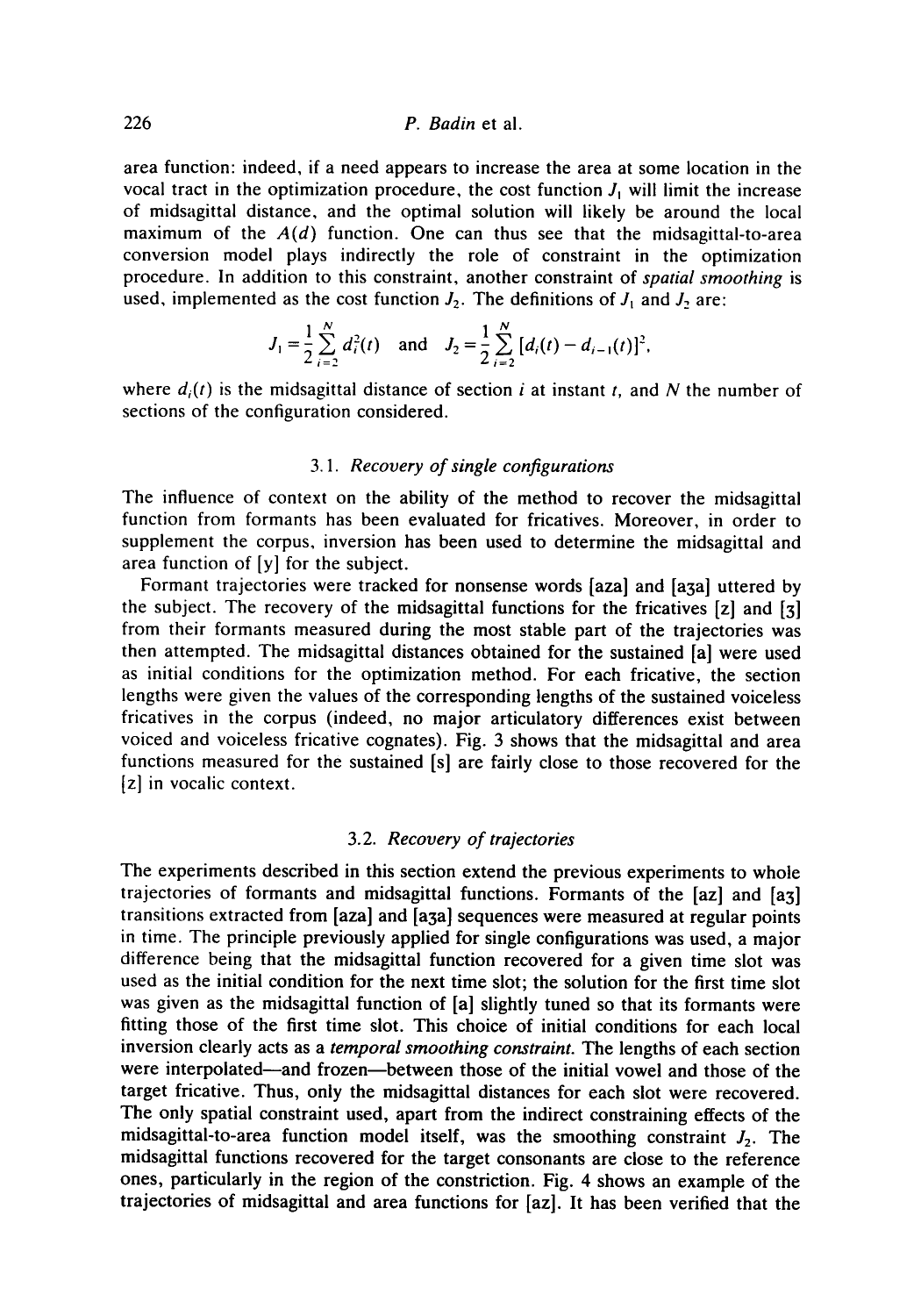

Figure 3. Measured  $(-)$  and recovered  $(-)$  midsagittal (left) and area (right) functions for  $[z]$  (top) and  $[z]$  (bottom).

trajectories of the constriction area for both consonants are close to the aerodynamically equivalent areas measured on the same subject uttering the same sequences. These areas were obtained with the help of a *Rothenberg mask,* using the *orifice equation* (cf., e.g., Scully, 1971). These preliminary examples show that it is possible, for some [VC] sequences, to recover geometric trajectories from formant trajectories using simple local regularization criteria (initial conditions and spatial smoothing).

#### **4. Conclusions and perspectives**

A small coherent articulatory-acoustic database has been built for one subject. A midsagittal-to-area function conversion model based on these data has been developed: this model works both for vowels and fricative consonants, which is an original feature. However, some limitations should be noticed: the larynx has been simplified into a single uniform tube, because of its complex geometry; the lip horn could be better taken into account with the help of an *acoustic equivalent* (cf. Badin, Motoki, Miki, Ritterhaus and Lallouache, 1994). The obtained area functions should be compared with 3D data obtained on the same subject, using Magnetic Resonance Imaging, Ultrasonic Imaging, Electropalatography, etc. The methodology used to optimize the model should be extended to other subjects.

Using this model, it has been possible to recover vocal tract geometry, specially the constriction region, from measured formants for single configurations. As well, entire midsagittal function trajectories could be recovered from formant trajectories for some [VC] sequences. However, an important limitation should be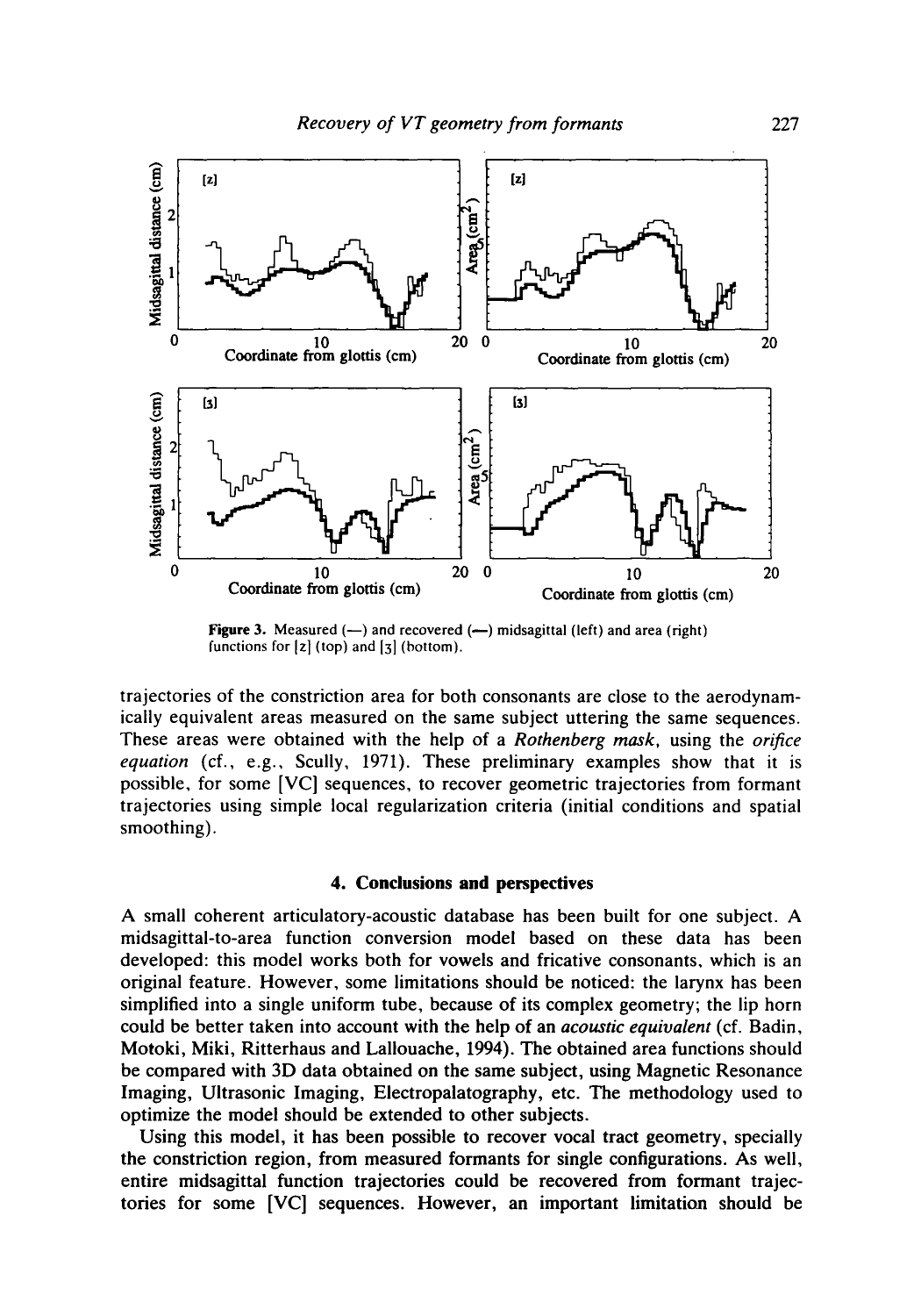

Figure 4. Midsagittal (left) and area (right) functions recovered for [az]; sampled every  $40$  ms from [a] (top) to  $[z]$  (bottom).

overcome: vocal tract length has not been recovered. A parametric model of the vocal tract length along its midline should be developed, in order to reduce the number of length parameters to be recovered.

The scope of this preliminary study was limited to the articulatory-to-acoustic relationship, and did not intend to apply to running speech, which would raise the problem of automatic formant tracking. No complete spectrum match has been attempted either, in the frame of this study, as this would imply recovering also both source location and source spectrum, still two challenging problems. However, despite its limitations, our approach has proven to be promising for the recovery of consonantal articulation, when adequate constraints are used.

This work has been partly supported by the French CNRS and the European ESPRIT project *SPEECH MAPS. The* authors are thankful to the editor Anders L6fqvist and to the reviewer Juergen Schroeter for their stimulating comments and advice.